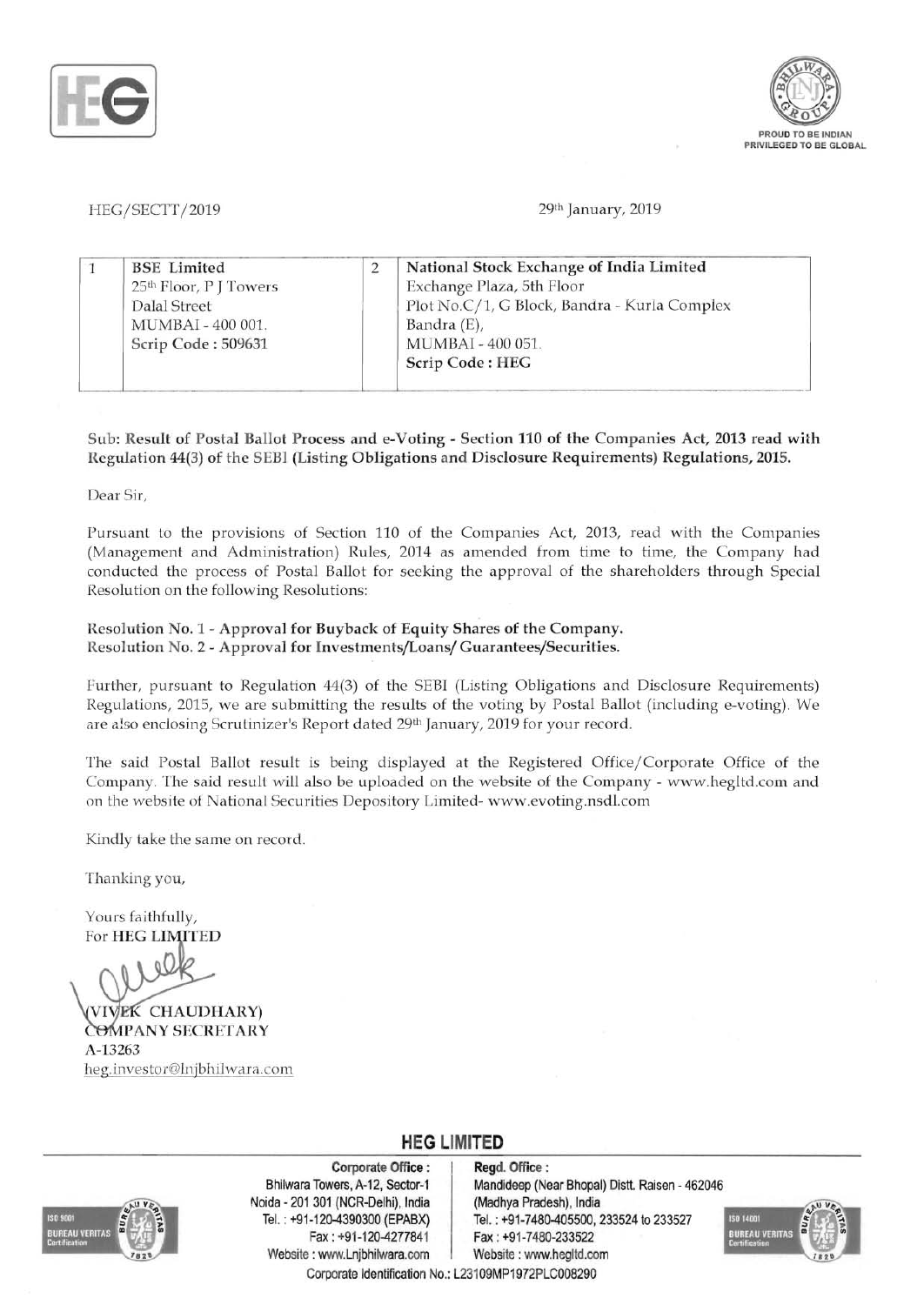



## A) DETAILS OF THE VOTING RESULT BY POSTAL BALLOT PROCESS PURSUANT TO REGULATION 44 (3) OF SEBI (LODR), REGULATIONS, 2015

| Sr.No. | Particulars                                                                  |                        | Details                                                              |                                                             |  |
|--------|------------------------------------------------------------------------------|------------------------|----------------------------------------------------------------------|-------------------------------------------------------------|--|
| 1.     | Date of the Notice of Postal Ballot                                          |                        | 26th November, 2018                                                  |                                                             |  |
| 2.     | Total Number of shareholders as on<br>cut- off date i.e. 14th December, 2018 |                        | 83892                                                                |                                                             |  |
| 3.     | <b>Special Resolutions</b>                                                   |                        | 1)<br>of the Company.<br>Approval for<br>2)<br>Guarantees/Securities | Approval for Buyback of Equity Shares<br>Investments/Loans/ |  |
| 4.     | Mode of voting                                                               |                        | Through Physical Postal Ballot Form and e-<br>voting process         |                                                             |  |
|        | <b>B) RESULTS OF THE POSTAL BALLOT</b>                                       |                        |                                                                      |                                                             |  |
| Sr.No. | Agenda                                                                       | Resolution<br>required | Mode of voting                                                       | Remarks                                                     |  |
| 1.     | Approval for Buyback of<br>Equity<br>Shares<br>the<br>of<br>Company.         | Special                | Through Physical<br>Postal Ballot Form<br>and e-voting<br>process    | Passed with requisite<br>majority                           |  |
| 2.     | Approval for<br>Investments/Loans/<br>Guarantees/Securities                  | Special                | Through Physical<br>Postal Ballot Form<br>and e-voting<br>process    | Passed with requisite<br>majority                           |  |

For HEG imited **Vivek Chaudhary**)<br>Company Secretary

## **HEG LIMITED**



Corporate Office: Regd. Office:<br>Bhilwara Towers, A-12, Sector-1 Mandideep (Ne Noida - 201 301 (NCR-Delhi), India (Madhya Pradesh), India Tel.: +91-120-4390300 (EPABX) Tel.: +91-7480-405500, 2 Website: www.Lnjbhilwara.com | Website: www.hegltd.com

Mandideep (Near Bhopal) Distt. Raisen - 462046 1-120-4390300 (EPABX) Tel.: +91-7480-405500, 233524 to 233527<br>Fax: +91-120-4277841 Fax: +91-7480-233522 Fax: +91-7480-233522



Corporate Identification No.: L23109MP1972PLC008290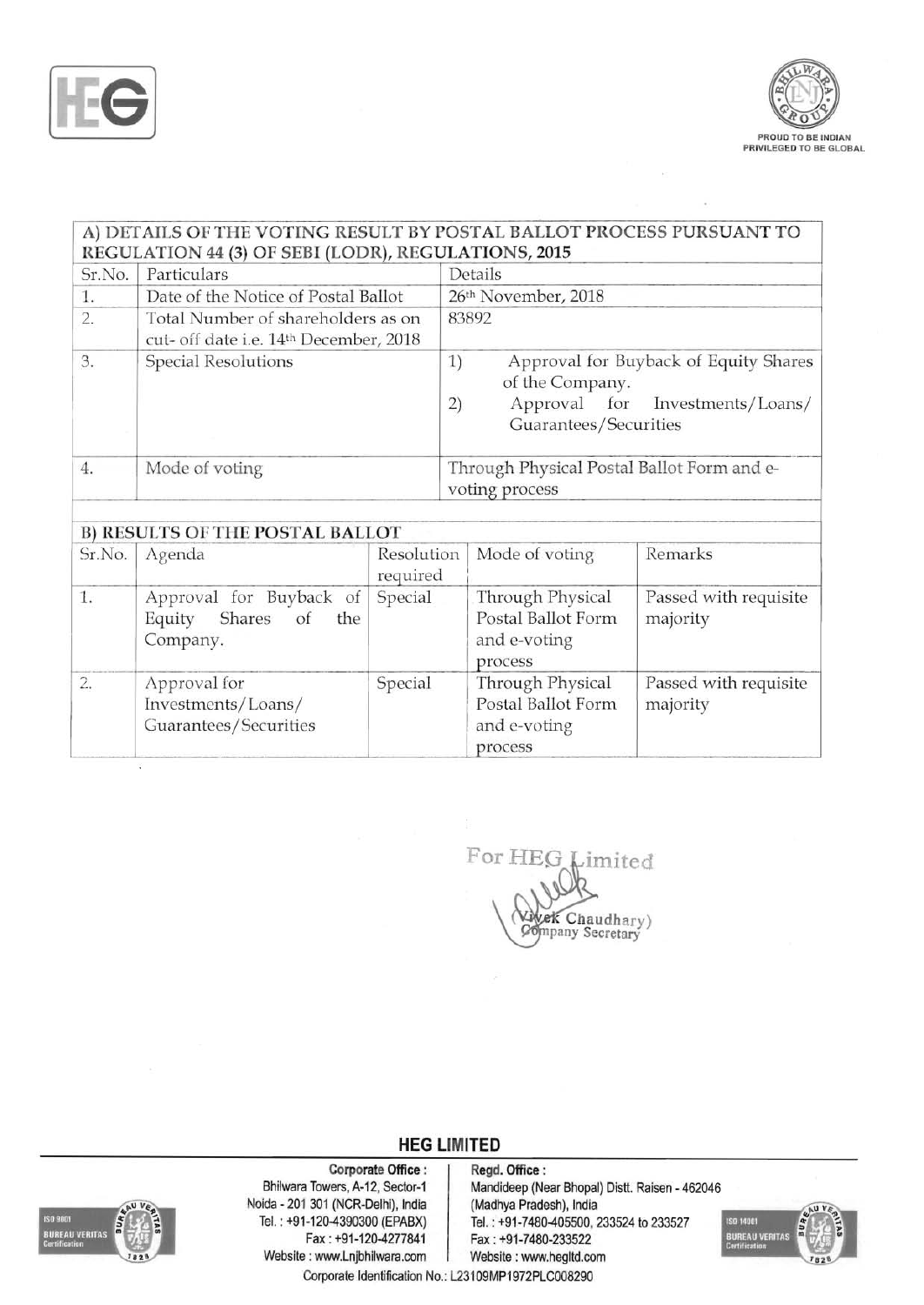### RESOLUTIONWISE DETAilS OF VOTING RESULTS HEG LIMITED

Resolution No.1: Approval for Buyback of Equity Shares of the Company.

### Resolution required Special Special Special Special Special Special Special Special Special Special Special Special Special Special Special Special Special Special Special Special Special Special Special Special Special Sp

Whether promoter / promoter Group are interested in the agenda / No Resoluton?

| Category                            | Mode of Voting | No. of shares<br>held | No. of votes<br>polled | % of Votes Polled<br>on outstanding<br>shares | No. of Votes<br>in favour | No. of votes<br>against | % of votes in<br>favour on votes<br>polled * | % of votes against Votes<br>on votes polled | Invalid |
|-------------------------------------|----------------|-----------------------|------------------------|-----------------------------------------------|---------------------------|-------------------------|----------------------------------------------|---------------------------------------------|---------|
|                                     |                | (1)                   | (2)                    | $(3) = [(2)/(1)]^{*}100$                      | (4)                       | (5)                     | $(6)=[(4)/(2)]*100$                          | $(7)=[(5)/(2)]*100$                         |         |
|                                     | E-Voting       |                       | 23870982               | 97.87                                         | 23870982                  |                         | 100.00                                       | 0.00                                        |         |
|                                     | Poll           | 24389979              |                        |                                               |                           |                         |                                              |                                             |         |
| Promoter and Promoter Group         | Postal Ballot  |                       | 497397                 | 2.039                                         | 497397                    |                         | 100.00                                       | 0.00                                        |         |
|                                     | Total          | 24389979              | 24368379               | 99.91                                         | 24368379                  |                         | 100.00                                       | 0.00                                        |         |
|                                     | E-Voting       |                       | 6302211                | 84.40                                         | 6269884                   | 32327                   | 99.49                                        | 0.51                                        |         |
| Public - Institutional Holders      | Poll           | 7467157               |                        |                                               |                           |                         |                                              |                                             |         |
|                                     | Postal Ballot  |                       |                        | 0                                             |                           |                         |                                              |                                             |         |
|                                     | Total          | 7467157               | 6302211                | 84.40                                         | 6269884                   | 32327                   | 99.49                                        | 0.51                                        |         |
| Public - Non- Institutional Holders | E-Voting       |                       | 102019                 | 1.26                                          | 100067                    | 1952                    | 98.09                                        | 1.91                                        |         |
|                                     | Poll           | 8102006               |                        |                                               |                           |                         |                                              |                                             |         |
|                                     | Postal Ballot  |                       | 21572                  | 0.27                                          | 20997                     | 575                     | 97.33                                        | 2.67                                        | 1452    |
|                                     | Total          | 8102006               | 123591                 | 1.53                                          | 121064                    | 2527                    | 97.96                                        | 2.04                                        | 1452    |
| Total                               |                | 39959142              | 30794181               | 77.06                                         | 30759327                  | 34854                   | 99.89                                        | 0.11                                        | 1452    |

Resolution No.2: Approval for Investments/Loans/ Guarantees/Securities

Resolution required : Special : Special : Special : Special : Special : Special : Special : Special : Special : Special : Special : Special : Special : Special : Special : Special : Special : Special : Special : Special : Whether promoter / promoter Group are interested in the agenda /  $\cdot$ No Resoluton?

| Category                            | Mode of Voting | No. of shares<br>held | No. of votes<br>polled | % of Votes Polled<br>on outstanding<br>shares | No. of Votes<br>in favour | No. of votes<br>against | % of votes in<br>favour on votes<br>polled * | % of votes against Votes<br>on votes polled | Invalid              |  |
|-------------------------------------|----------------|-----------------------|------------------------|-----------------------------------------------|---------------------------|-------------------------|----------------------------------------------|---------------------------------------------|----------------------|--|
|                                     |                | (1)                   | (2)                    | $(3) = [(2)/(1)]$ <sup>*</sup> 100            | (4)                       | (5)                     | $(6)=[(4)/(2)]*100$                          | $(7)=[(5)/(2)]^*100$                        |                      |  |
|                                     | E-Voting       |                       | 23870982               | 97.87                                         | 23870982                  |                         | 100.00                                       | 0.00                                        |                      |  |
|                                     | Poll           | 24389979              |                        |                                               |                           |                         |                                              |                                             |                      |  |
| Promoter and Promoter Group         | Postal Ballot  |                       | 497397                 | 2.039                                         | 497397                    |                         | 100.00                                       | 0.00                                        |                      |  |
|                                     | Total          | 24389979              | 24368379               | 99.91                                         | 24368379                  |                         | 100.00                                       | 0.00                                        |                      |  |
|                                     | E-Voting       |                       | 5802902                | 77.71                                         | 3462464                   | 2340438                 | 59.67                                        | 40.33                                       |                      |  |
|                                     | Poll           | 7467157               |                        |                                               |                           |                         |                                              |                                             |                      |  |
| Public - Institutional Holders      | Postal Ballot  |                       |                        |                                               |                           |                         |                                              |                                             |                      |  |
|                                     | Total          | 7467157               | 5802902                | 77.71                                         | 3462464                   | 2340438                 | 59.67                                        | 40.33                                       |                      |  |
| Public - Non- Institutional Holders | E-Voting       |                       | 126854                 | 1.57                                          | 108871                    | 17983                   | 85.82                                        | 14.18                                       |                      |  |
|                                     | Poll           | 8102006               |                        |                                               |                           |                         |                                              |                                             | 1452<br>1452<br>1452 |  |
|                                     | Postal Ballot  |                       | 17319                  | 0.21                                          | 16738                     | 581                     | 96.65                                        | 3.35                                        |                      |  |
|                                     | Total          | 8102006               | 144173                 | 1.78                                          | 125609                    | 18564                   | 87.12                                        | 12.88                                       |                      |  |
| Total                               |                | 39959142              | 30315454               | 75.87                                         | 27956452                  |                         | 92.22<br>2359002                             | 7.78                                        |                      |  |

\* Figures have been rounded off

Yours faithfully.

For HEG Limited

~  $1\,m$ (Vivek Chaudhary)

Company Secretary A-13263

heg.investor@ lnjbhilwara.com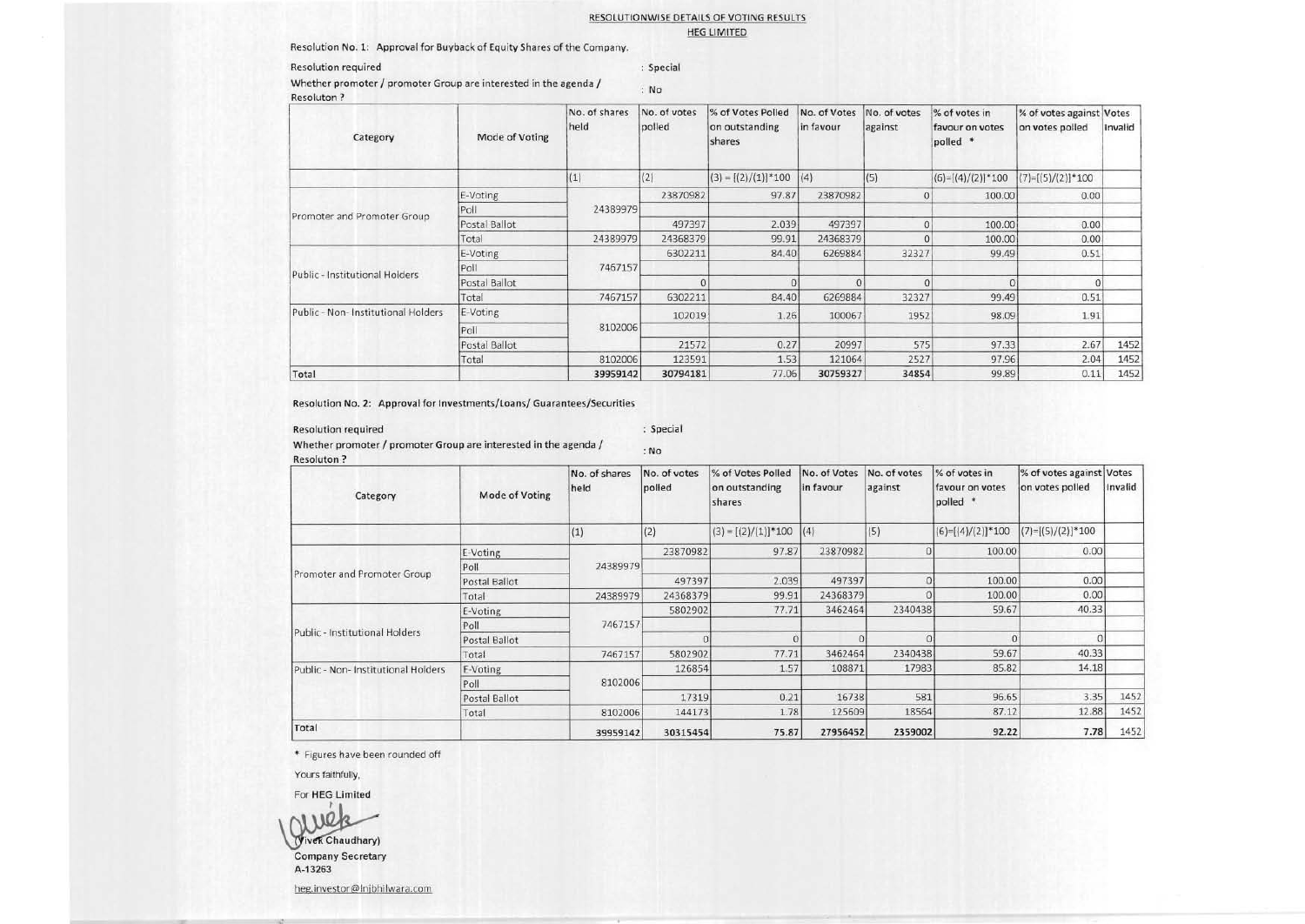# **Company Secretaries GSK & ASSOCIATE**

## **Consolidated Scrutinizer's Report**

**[Pursuant to Section 110 and Rule 22 of Companies (Management and Administration)**  Rules, 2014]

To, The Chairman **HEG Limited** A-I2, Sector - 1 Noida - 201 301.

**Reg: Resolutions passed through Postal Ballot (e-voting and voting by post) by Equity Shareholders of HEG Limited having registered office at Mandideep (Near Bhopal) Distt. Raisen, Madhya Pradesh - 462046** 

I, **Saket Sharma,** Partner GSK & Associates, Company Secretaries, appointed as Scrutinizer for the purpose of Scrutinizing the postal ballots including remote e-voting on resolutions contained in the Notice dated  $26<sup>th</sup>$  November, 2018 of HEG Limited, submit my report as under:

- (i) The members of the Company as on the cut-off date i.e.  $14<sup>th</sup>$  December, 2018 were entitled to vote on the resolutions (being Item Nos. 1 and 2 as set out in the Notice of the Company).
- (ii) The voting period remained open from  $29<sup>th</sup>$  December, 2018 (09:00 A.M.) till  $27<sup>th</sup>$ January, 2019 (05:00 P.M.). The Company provided the facility of postal ballot by post and through e-voting for the members.
- (iii) I received 227 postal ballots out of which 21 ballots were found to be invalid.
- (iv) The postal ballots were diligently scrutinized.
- (v) The votes cast by remote e-voting were unblocked on *2ih* January, 2019 at around 05 :20 p.m. in presence of 2 witnesses, Mr. Apoorv Verma & Ms. Monika Agarwal, who are not in the employment of the Company. They have signed below in confirmation of the e-votes being unblocked in their presence.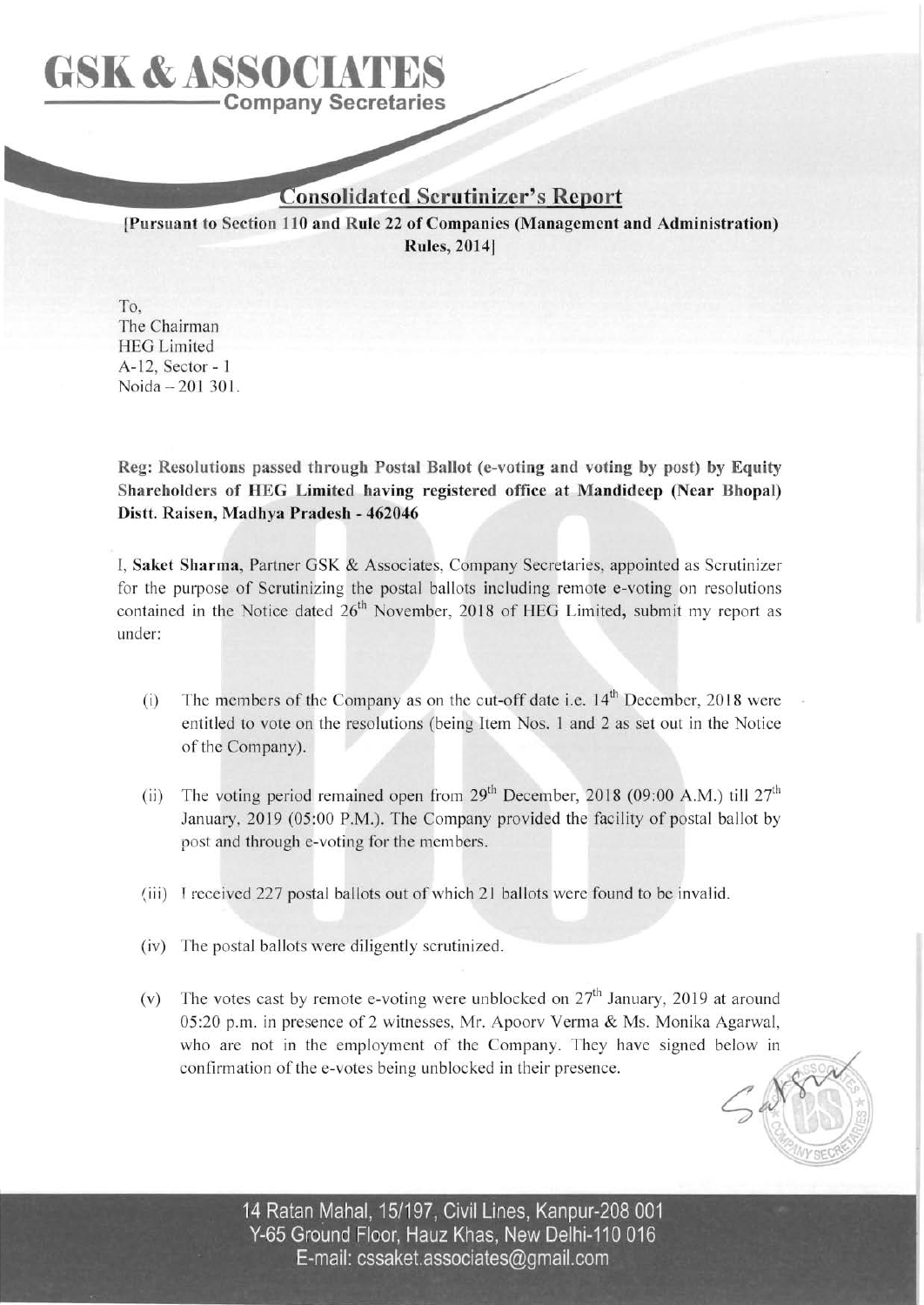ambe Parmel

Name: Monika Agarwal Name: Apoorv Verma

Signature:  $\bigotimes_{\mathbb{R}} \mathfrak{O}^{\mathfrak{so}}$ Address: 30/71 Etawah Bazar, Address. 118/335 Kaushalpuri, Kanpur- 208001 **Kanpur-208012** 

Below is provided the consolidated summary of results of postal ballot by post and e-voting.

## Item No. 1:-

Approval for Buy-Back of Equity shares of the Company.

| Method<br>voting | of | Voted in favour<br>of the<br>resolution | Voted<br>against<br>the resolution | Invalid  | Percentage<br>Total<br>of<br>favorable<br>vote<br>cast<br>(valid) |
|------------------|----|-----------------------------------------|------------------------------------|----------|-------------------------------------------------------------------|
| Remote<br>voting | E- | 30240933                                | 34279                              | $\theta$ | $-$                                                               |
| By Post          |    | 518394                                  | 575                                | 1452     | $\cdots$                                                          |
| <b>Total</b>     |    | 30759327                                | 34854                              | 1452     | 99.89                                                             |

## Item No. 2:-

Approval for Investments/Loans/Guarantees/Securities.

| Method<br>voting |      | of   Voted in favour   Voted<br>the<br>of<br>resolution | against<br>the resolution | Invalid | Percentage<br>Total<br>of<br>favorable<br>cast<br>vote<br>(valid) |
|------------------|------|---------------------------------------------------------|---------------------------|---------|-------------------------------------------------------------------|
| Remote<br>voting | $E-$ | 27442317                                                | 2358421                   |         | $\cdots$                                                          |
| By Post          |      | 514135                                                  | 581                       | 1452    | $\cdots$                                                          |
| Total            |      | 27956452                                                | 2359002                   | 1452    | 92.22                                                             |

 $C_{\rm max}$ 

**CERVIL AND**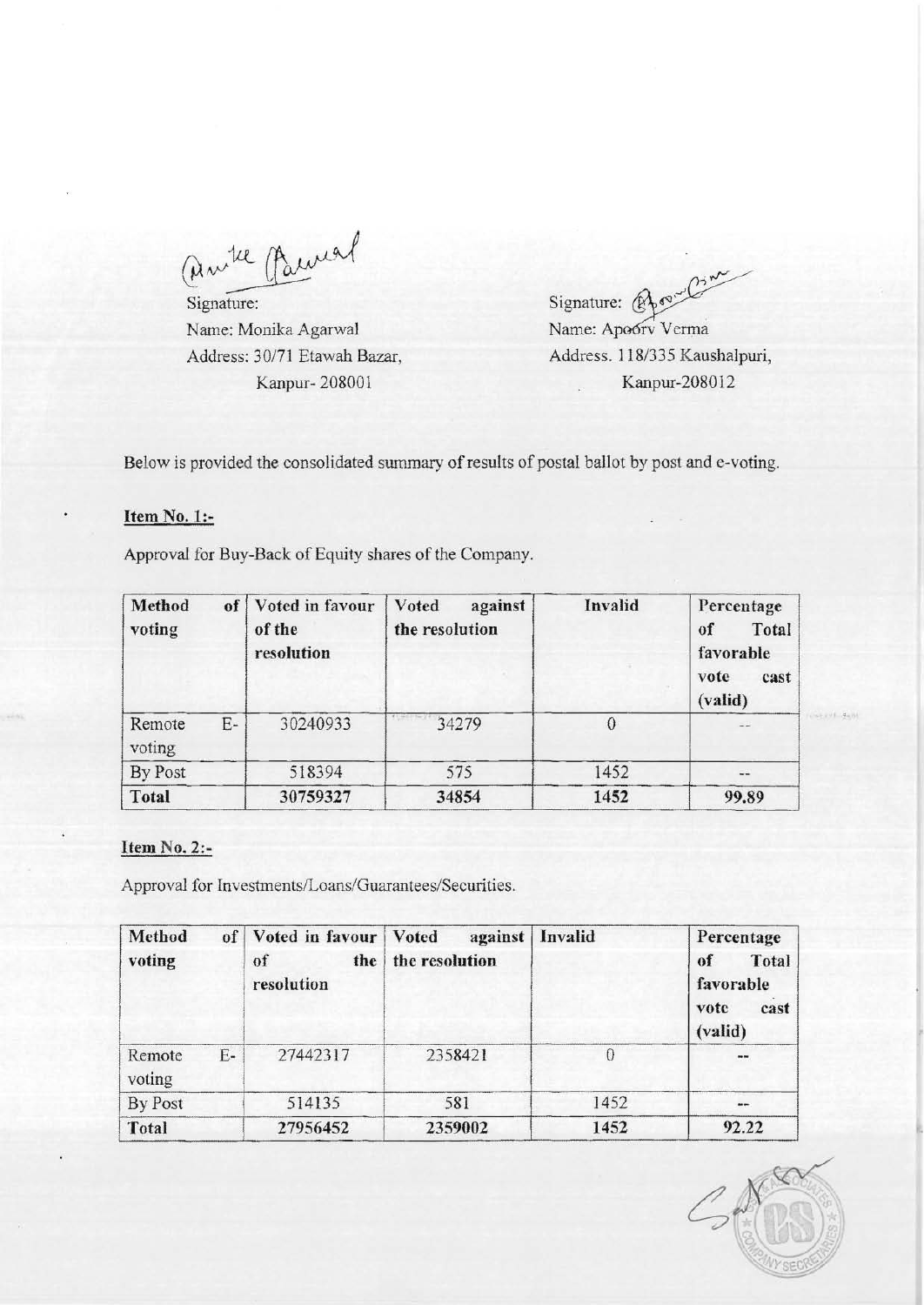I am pleased to submit my report for your appropriate action and doing needful in the matter.

Thanking You,

Yours' Faithfully

**For GSK & Associates, Company Secretaries** 



For HEG LIMITED

**Date: 29.01.2019 Place: NOIDA**